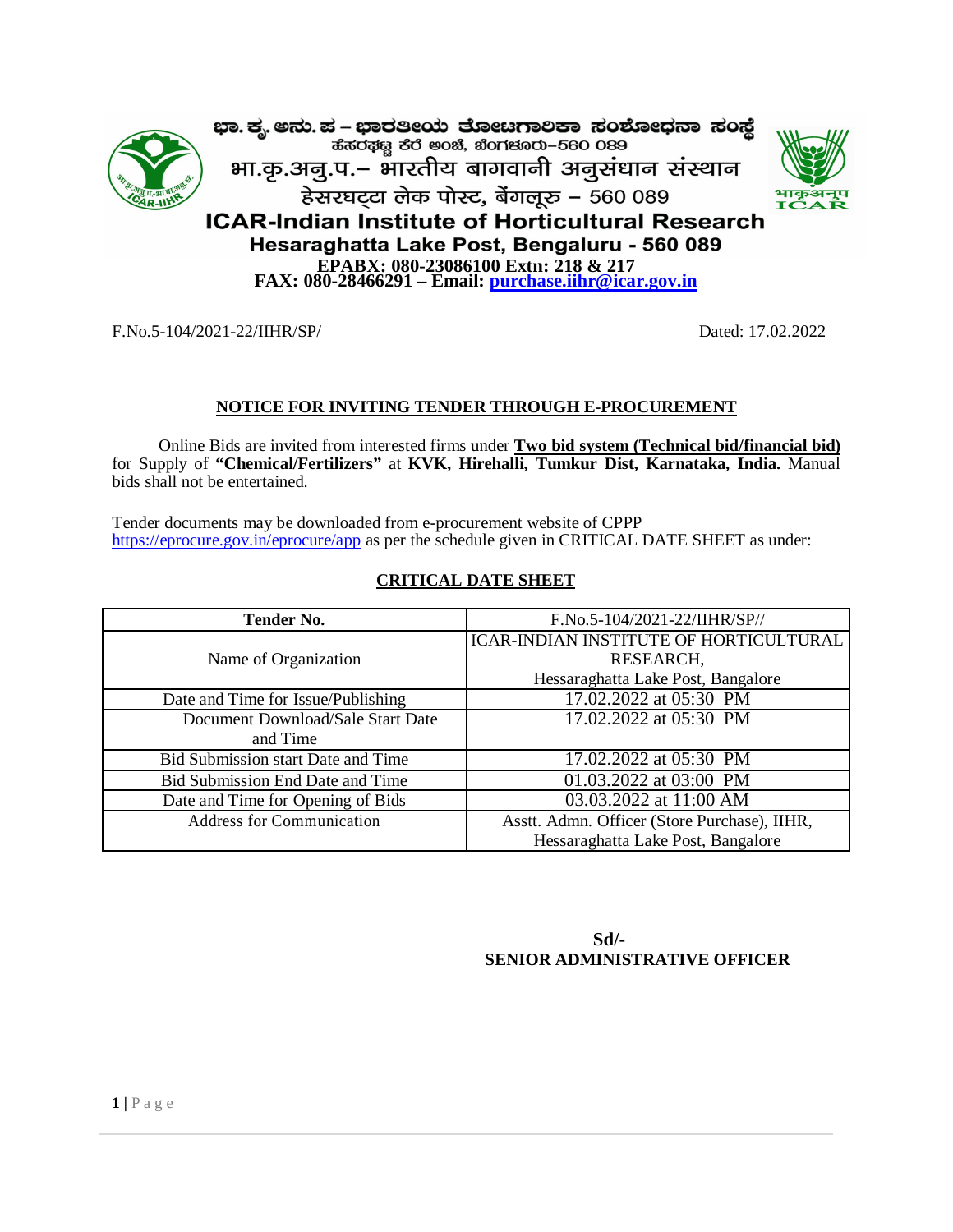#### **Annexure-I**

#### **INSTRUCTIONS FOR ONLINE BID SUBMISSION**

- 1. The Tender form/bidder documents may be downloaded from the **[https://eprocure.gov.in](https://eprocure.gov.in/)/eprocure/app. Online submission of Bids through** Central Public Procurement Portal (https://eprocure.gov.in/eprocure/app) is mandatory. Manual/Offline bids shall not be accepted under any circumstances.
- 2. Tenderers/bidders are requested to visit the website <https://eprocure.gov.in/eprocure/app> regularly. Any changes/modifications in tender enquiry will be intimated by corrigendum through this website only.
- 3. In case, any holiday is declared by the Government on the day of opening, the tenders will be opened on the next working day at the same time. The Council reserves the right to accept or reject any or all the tenders.
- **4.** The interested Firms are required to deposit (in original) **EMD** of **Rs.42,500/-** in the shape of Demand Draft in favour of **THE DIRECTOR**, **ICAR, UNIT-IIHR payable at Bangalore** may be address to **Asstt. Asstt. Admn. Officer (Purchase), IIHR, Hessaraghatta Lake Post, Bangalore-560089** on or before **bid opening date and time as mentioned in the Critical Date Sheet.**
- **5. Please note that only online Bids will be accepted. However hard copy of documents and technical brochures uploaded by the firm deposited to Asstt. Asstt. Admn. Officer (Purchase), IIHR, Hessaraghatta Lake Post, Bangalore-560089 on or before bid opening date and time as mentioned in the Critical Date Sheet.**
- 6. Bidders need not to come at the time of Technical as well as Financial bid opening at IIHR. They can view live bid opening after login on CPPP e-procurement portal at their remote end. If any dispute arises, Within Bengaluru Jurisdiction only.
- 7. The firms are also required to upload copies of the following documents:-

#### **Technical Bid**

- a) Scanned copy of MSME or Udyog Aadhar or NSIC is a must for EMD Exemption otherwise, firms have to furnish EMD.
- b) Scanned copy of Firm's registration with shop Establishment, PAN & GST No.
- c) Scanned copy of Income Tax Returns Statement for the last three years 2018-19, 2019-20 & 2020- 21
- d) Scanned copy of latest GST returns filed for the month of Jan/2022
- e) Scanned copy of Profit and Loss account and balance sheet which are audited and duly certified by the chartered accountant for last two years.
- f) Scanned copy of Annexure- IV & Tender acceptance letter (Annexure-V) duly signed.
- g) Scanned copy of all authentic documents regarding firm's turnover of Rs.51.00 lakhs per year during last two years certified by chartered accountant as per balance sheet used for ITR filing
- h) Scanned copy of Purchase orders.
- **Financial Bid:**
	- a) Price Bid as BOQ XXX.xls

#### $Sd/$  **SENIOR ADMINISTRATIVE OFFICER**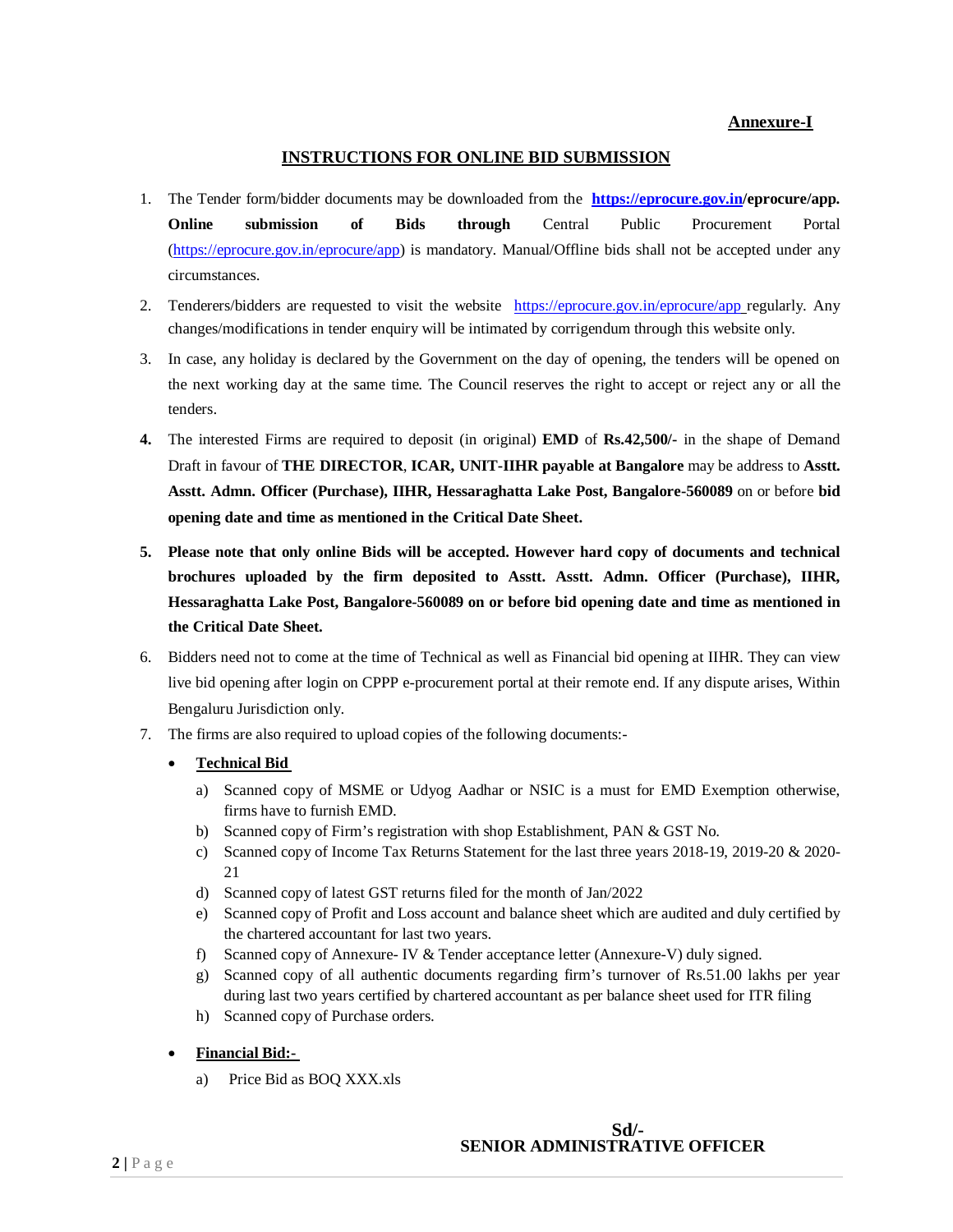**Annexure-II**

## **Terms & Conditions**

- 1. The tenderer shall quote rates, which will include the delivery & other incidental charges. Taxes, if any, should be indicated separately.
- 2. The rates should be quoted as per the BOQ uploaded on the CPP Portal (reference may be obtained from Annexure-III). Taxes, if any, should be indicated separately. It must be noted that the contract shall be awarded to the firm which fulfils all the required terms and conditions and remains L-I for any particular items.
- 3. The firm must also possess valid PAN No. & GST registration number and a copy of the same must also be enclosed with the tender document.
- 4. Copy of Income Tax Returns for the year 2018-19, 2019-20  $& 2020-21$  may be furnished.
- 5. The firm should have turnover of not less than Rs.40 Lakh per annum during the last three years. Documents to this effect may be enclosed.
- 6. Modification in the tender documents after the closing date in not permissible.
- **7.** The successful firm shall have to supply the Chemical fertilizers within 4 weeks from the date of confirmed supply order and if the materials are not supplied in time then EMD shall be forfeited. The rates quoted shall be valid for 180 days from the date of opening of tender.
- 8. The contractor/bidder or his representative may contact the undersigned at **Tel. No. 080- 23086100 Extn:218 & 217** for any further clarification. No variation in terms of quality of the items shall be entertained or else EMD/Security deposit shall be forfeited.
- 9. The Director, ICAR-IIHR, shall have the right to reject all or any of the offers, accept more than one offer, and assign part of the job without assigning any reason.
- 10. Merely quoting of lowest rates does not mean that order shall be given to that firm. The competent authority will finally decide on the basis of quality & performance of past installations.
- **11.** The interested Firms are required to deposit (in original) an **Earnest Money Deposit of Rs.42,500/-** amount mentioned against item in the form of Demand Draft from any of the Commercial Bank in favour of **THE DIRECTOR, ICAR, UNIT-IIHR payable at Bangalore** may be address to **Asstt. Admn. Officer (Purchase), IIHR, Hessaraghatta Lake Post, Bangalore-560089 on or before bid opening date and time as mentioned in the Critical Date Sheet.** No quotation shall be considered without the earnest money deposit. Demand draft drawn in favour of any officer other than 'THE DIRECTOR, ICAR UNIT-IIHR payable at Bangalore' will not be accepted and the tender will be rejected. The earnest money will be refunded only after the finalization of the procurement and no interest will be paid on earnest money. The request letter for refund of EMD  $\&$  performance security is to be submitted by the firm.
- 12. Rates once finalized will not be enhanced/reduced during the currency of the contract.
- 13. In case, the successful bidder shows inability at any stage, after the contract is finalized and awarded, for whatsoever reason(s), to honour the contract, the earnest money /performance security deposited would be forfeited.
- 14. The Director, IIHR reserves the right to cancel the contract at any time during the currency period of the contract without giving any reason.
- 15. If any dispute(s) arises between IIHR and the firm with reference to the contract, IIHR will decide it and its decision will be binding on the firms.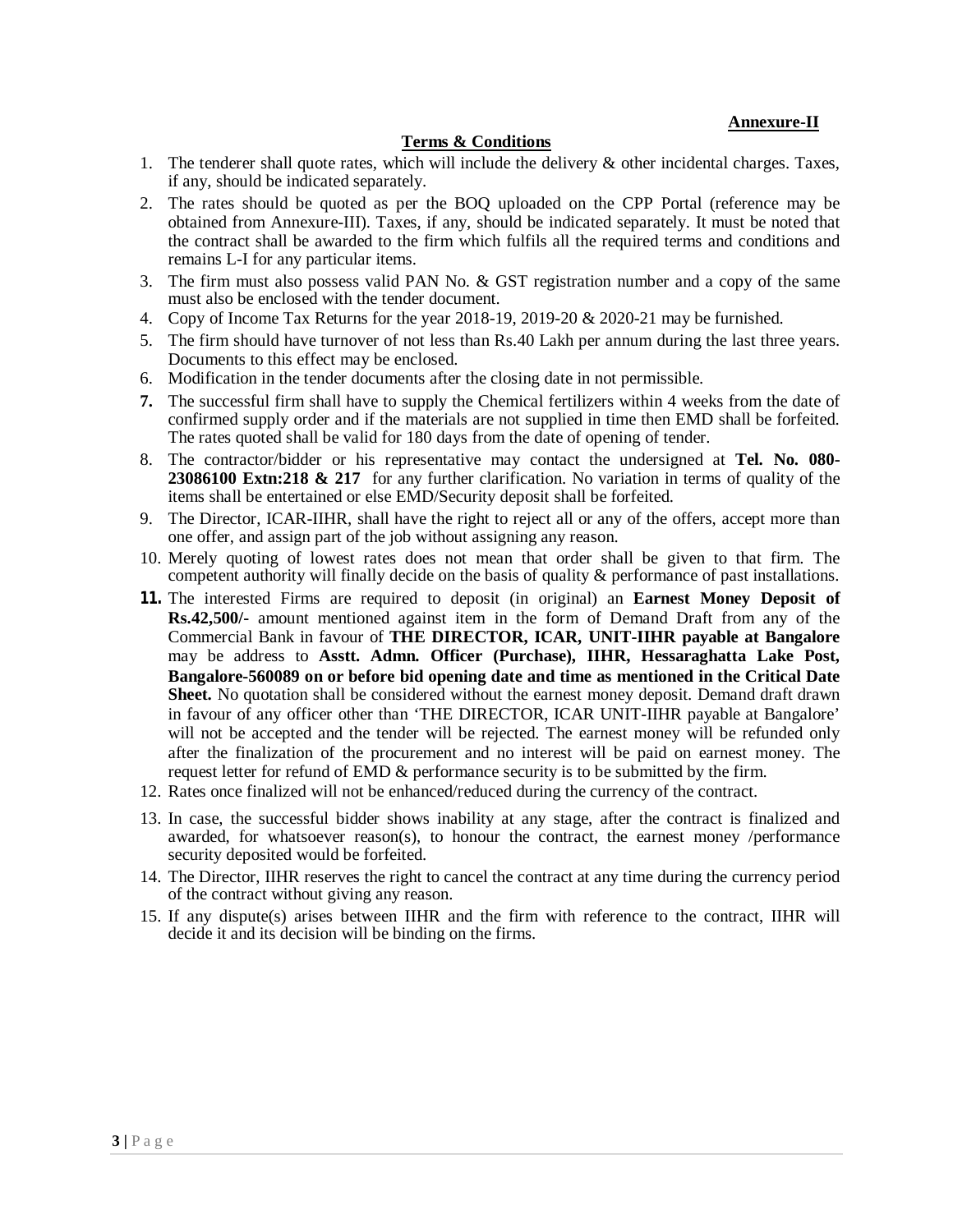- 18. Bid Validity: 180 days
- 19. The contract will be given to item-wise least one (L1).
- 20. Our Institute is registered with DSIR and we are exempted from Excise Duty & Custom Duty. Hence CDEC/DSIR will be provided to the firm, if demanded. Rate should be quoted accordingly.
- 21. Payment:- The payment will be released after satisfactory certificate from the Indentor.

 **Payment Terms: In order to facilitate for speedy settlement of payment you are requested to furnish the following details as below:**

- **1. Name of the firm:**
- **2. Name of the Bank:**
- **3. IFSC Code of Bank:**
- **4. Name of the Account & Account No.:**
- **5. Branch Code:**
- **6. Amount to be paid:**
- **7. E-mail address of the party:**
- **8. GST No. and Pan No. copies**
- **22.Terms of delivery:**

**Delivery at site viz.- KVK, Hirehalli-572168, Tumkur Dist, Karnataka, India.**

#### **22. Delivery period for goods:**

within **20 days** from the date of the purchaser's signing the contract.

22. Prices:

**Price structure:**

**a) The tenderer shall quote for the complete requirement of goods and services and for the full quantity as shown against a serial number in the List of Requirements in Annexure - VIII.** Unless otherwise specified in Annexure – VIII, the tenderers are, however, free not to quote against all the serial numbers mentioned in the list of requirements (in case there are more than one serial number in the list of requirements).

# **b) The rates and prices quoted shall be in Indian Rupees**

c) GST rate and amount and basic value of chemicals/fertilizers is to shown separately along with GST registration No. and Pan No.

d) The rates and prices quoted by the supplier shall remain firm and fixed during the currency of the contract and shall not be subject to variation on any account, whatsoever, including statutory variations, if any.

'Terms & Conditions are acceptable'

Dated (Authorized signatory of the firm)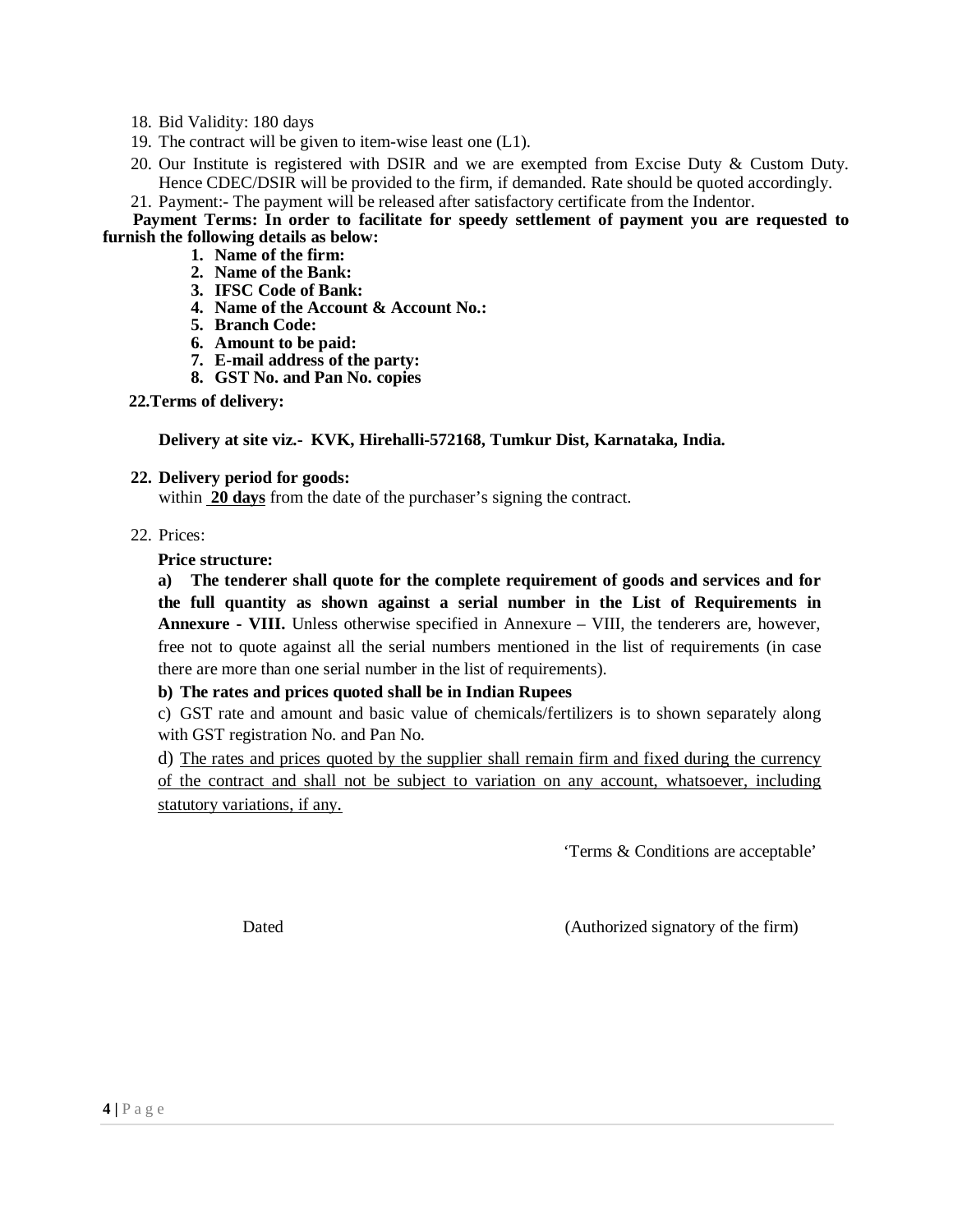## **Annexure-III**

(Reference for BOQ) (To be quoted in format provided on CPP Portal)

| Sl. No. | <b>Particulars</b>        | <b>Specification</b> | <b>Quantity (Kg)</b> |
|---------|---------------------------|----------------------|----------------------|
|         | Zinc Sulphate             | $21\%$ Zn            | 12,000               |
| 2       | <b>Ferrous Sulphate</b>   | 19% Fe               | 6,000                |
| 3       | Manganese Sulphate        | 30.5% Mn             | 200                  |
|         | Copper Sulphate           | 24% Cu               | 300                  |
|         | <b>Magnesium Sulphate</b> | $9.6\%$ Mg           | 20000                |
| h       | Boric acid                | 17.48% B             | 6000                 |

Price bid for "Chemical / Fertilizers" at KVK, Hirehalli, Tumkur Dist, Karnataka, India

Items should be of reputed make and suitable for high end elite users

Tax extra as applicable should be indicated separately in the column provided.

• The Chemical/fertilizers should be supplied in 25kg of bag as per FCO order.

**Note:** The above mentioned Financial Proposal/Commercial bid format is provided as BoQ\_XXXX/xls along with this tender document at [https://eprocure.gov.in/eprocure/app.](https://eprocure.gov.in/eprocure/app) Bidders are advised to download this BoQ\_XXXX.xls as it is and quote their offer/rates in the permitted column and upload the same in the Financial bid. **Bidder shall not tamper/modify downloaded price bid template in any manner**. In case if the same is found to be tempered/modified in any manner, tender will be completely rejected and EMD would be forfeited and tenderer is liable to be banned from doing business with IIHR.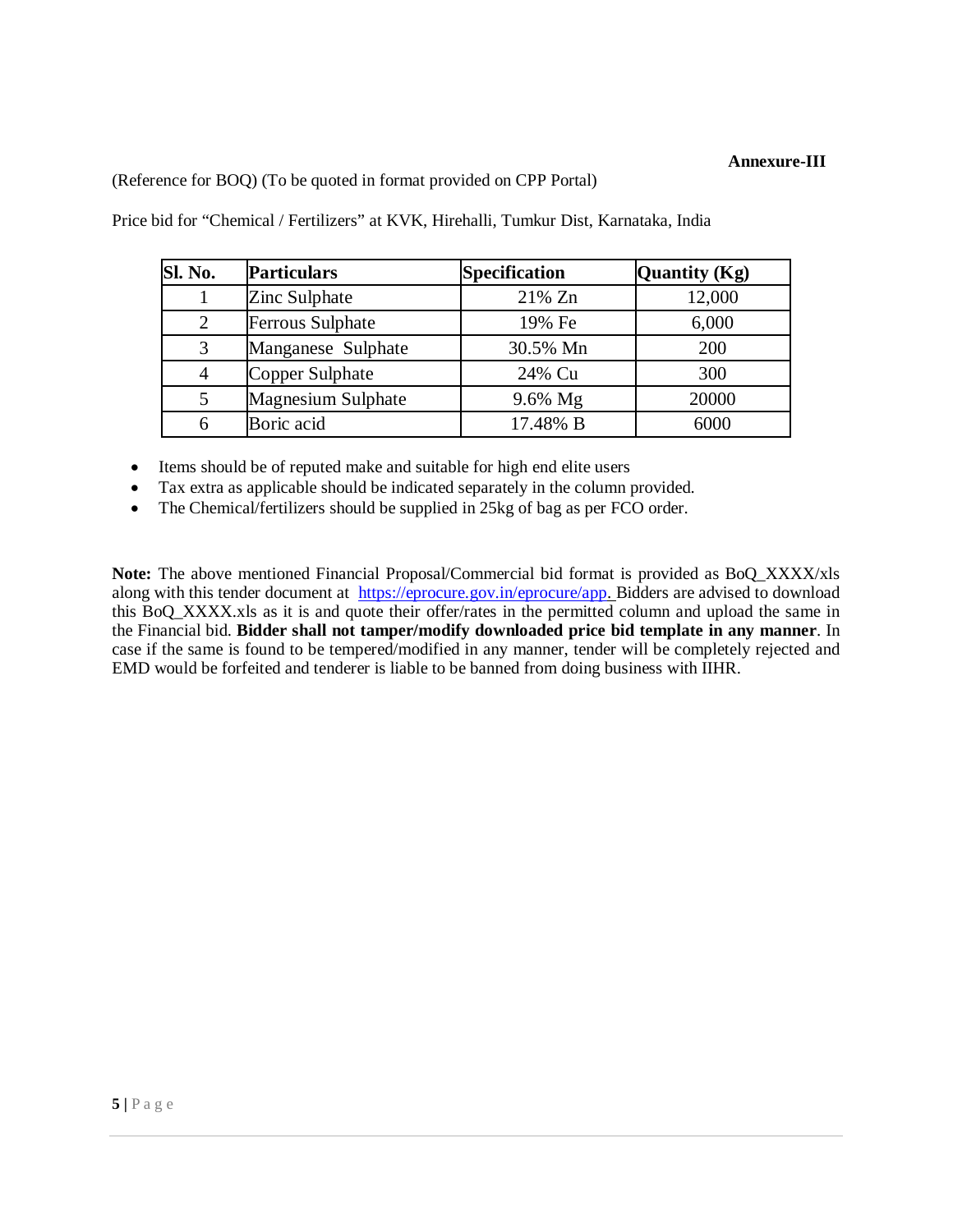## **Annexure-IV**

EPABX: 080-23086100 Extn:218 & 217 FAX: 080-28466291 - Email: root@iihr.res.in



# **ICAR-INDIAN INSTITUTE OF HORTICULTURAL RESEARCH HESSARAGHATTA LAKE POST, BANGALORE-560 089**

Name of the Firm

Registered/Postal Address\_\_\_\_\_\_\_\_\_\_\_\_\_\_\_\_\_\_\_\_\_\_\_\_\_\_\_\_\_\_\_\_\_\_\_

|                             | Permanent Account Number (PAN)            |  |
|-----------------------------|-------------------------------------------|--|
| $\mathcal{D}_{\mathcal{L}}$ | <b>GST</b> Registration No.               |  |
| 3                           | <b>Bank Details</b>                       |  |
| a                           | <b>Bank Name</b>                          |  |
| b                           | <b>Branch Address</b>                     |  |
|                             |                                           |  |
|                             |                                           |  |
|                             |                                           |  |
| $\mathcal{C}$               | <b>Account Number</b>                     |  |
| d                           | Type of account (current/saving) MICR No. |  |
| e                           | <b>IFSC Code</b>                          |  |
|                             | Contact person name:                      |  |
|                             | Email:                                    |  |
|                             | Mobile number:                            |  |

Date: Name of the Authorized Signatory

Place: Stamp & Signature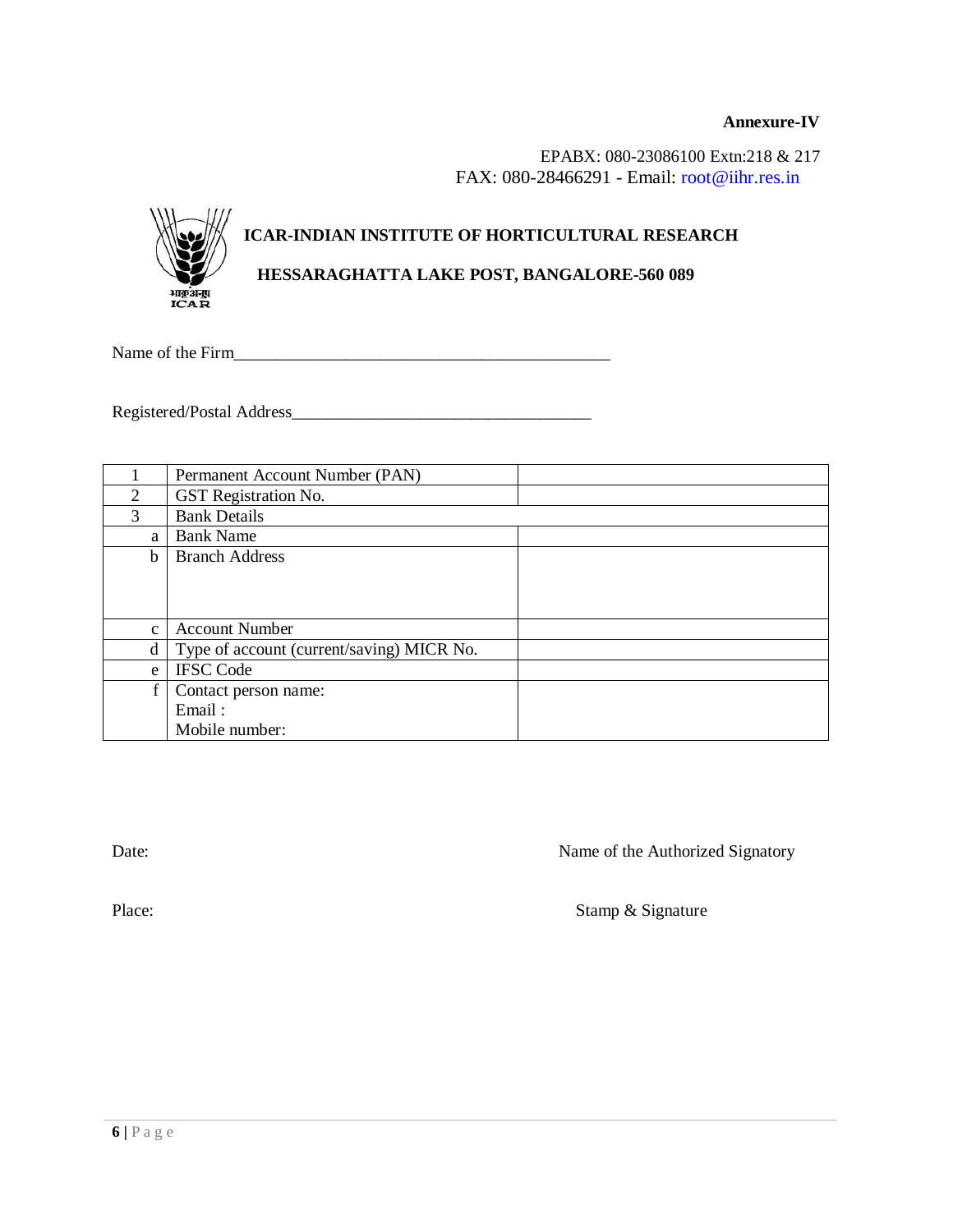#### **Annexure-V**

**Date:**

## **TENDER ACCEPTANCE LETTER (To be given on Company Letter Head)**

To

\_\_\_\_\_\_\_\_\_\_\_\_\_\_\_\_\_\_\_\_ \_\_\_\_\_\_\_\_\_\_\_\_\_\_\_\_\_\_\_\_ \_\_\_\_\_\_\_\_\_\_\_\_\_\_\_\_\_\_\_\_

\_\_\_\_\_\_\_\_\_\_\_\_\_\_\_\_\_\_\_\_

Sub: Acceptance of Terms & Conditions of Tender.

Tender Reference No.

Name of Tender/Work:

Dear Sir,

1. I/ We have downloaded/obtained the tender document(s) for the above mentioned' Tender/work' from the web site(s) namely:

\_\_\_\_\_\_\_\_\_\_\_\_\_\_\_\_\_\_\_\_\_\_\_\_\_\_\_\_\_\_\_\_\_\_\_\_\_\_\_\_\_\_\_\_\_\_\_\_\_\_\_\_\_\_\_\_\_\_\_\_\_\_\_\_\_\_\_\_\_\_ \_\_\_\_\_\_\_\_\_\_\_\_\_\_\_\_\_\_\_\_\_\_\_\_\_\_\_\_\_\_\_\_\_\_\_\_\_\_\_\_\_\_\_\_\_\_\_\_\_\_\_\_\_\_\_\_\_\_\_\_\_\_\_\_\_\_\_\_\_\_

\_\_\_\_\_\_\_\_\_\_\_\_\_\_\_\_\_\_\_\_\_\_\_\_\_\_\_\_\_\_\_\_\_\_\_\_\_\_\_\_\_\_\_\_\_\_\_\_\_\_\_\_\_\_\_\_\_\_\_\_\_\_\_\_\_\_\_\_\_\_\_\_\_\_\_\_\_\_\_\_ \_\_\_\_\_\_\_\_\_\_\_\_\_\_\_\_\_\_\_\_\_\_\_\_\_\_\_\_\_\_\_\_\_\_\_\_\_\_\_\_\_\_\_\_\_\_\_\_\_\_\_\_\_\_\_\_\_\_\_\_\_\_\_\_\_\_\_\_\_\_\_\_\_\_\_\_\_\_\_\_ \_\_\_\_\_\_\_\_\_\_\_\_\_\_\_\_\_\_\_\_\_\_\_\_\_\_\_\_\_\_\_\_\_\_\_\_\_\_\_\_\_\_\_\_\_\_\_\_\_\_\_\_\_\_\_\_\_\_\_\_\_\_\_\_\_\_\_\_\_\_\_\_\_\_\_\_\_\_\_\_

As per your advertisement, given in the above mentioned website(s).

- 2. I/We hereby certify that I/We have read the entire terms and conditions of the tender documents from Page No. \_\_\_\_\_to\_\_\_\_\_(including all documents lime annexure(s), schedule(s), etc...) which form part of the contract agreement and I/We shall abide hereby the terms/conditions/clauses contained therein.
- 3. The corrigendum(s) issued from time to time by your department/organization too have also been taken into consideration, while submitting this acceptance letter.
- 4. I/we hereby unconditionally accept the tender conditions of above mentioned tender documents/corrigendum(s) in its totality/entirely.
- 5. I/we do hereby declare that our Firm has not been black-listed/debarred by any Govt. Department/Public sector undertaking.
- 6. I/we certify that all information furnished by our Firm is true & correct and in the event that the information is found to be incorrect/untrue or found violated, then your department/organization shall without giving any notice or reason therefore or summarily reject that bid or terminate the contract, without prejudice to any other rights or remedy including the forfeiture of the full said earnest money deposit absolutely.

Yours Faithfully,

(Signature of the Bidder, with Official Seal)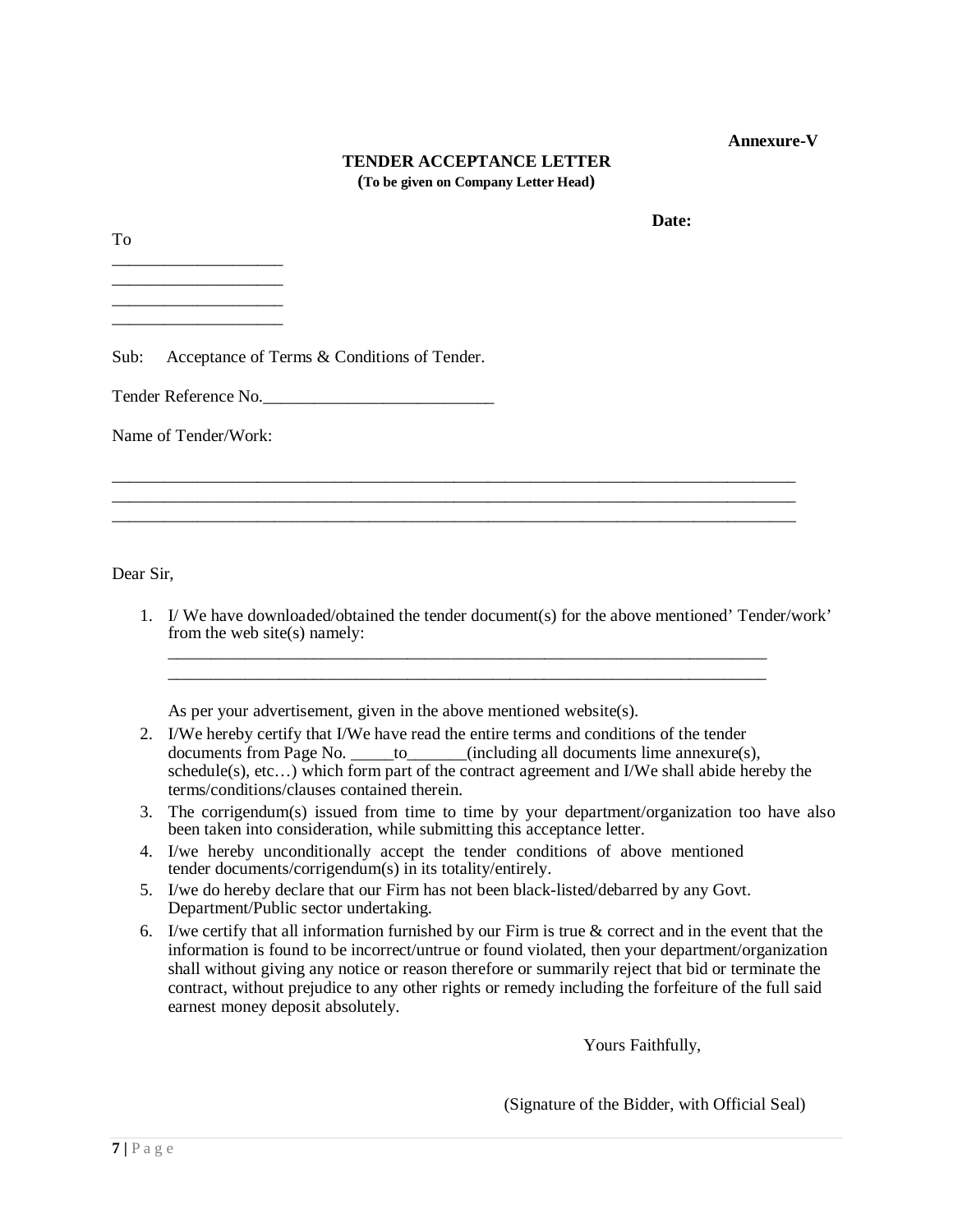## **Annexure-VI INSTRUCTIONS FOR ONLINE BID SUBMISSION**

The bidders are required to submit soft copies of their bids electronically on the CPP Portal, using valid Digital Signature Certificates. The instructions given below are meant to assist the bidders in registering on the CPP Portal, prepare their bids in accordance with the requirements and submitting their bids online on the CPP Portal.

More information useful for submitting online bids on the CPP Portal may be obtained at [https://eprocure.gov.in/eprocure/app.](https://eprocure.gov.in/eprocure/app)

#### REGISTRATION

- Bidders are required to enroll on the e-Procurement module of the Central Public Procurement Portal (URL <https://eprocure.gov.in/eprocure/app>.) by clicking on the link '**Online bidder Enrollment'** on the CPP Portal which is free of charge.
- As part of the enrolment process, the bidders will be required to choose a unique username and assign a password for their accounts.
- Bidders are advised to register their valid email address and mobile numbers as part of the registration process. These would be used for any communication from the CPP Portal.
- Upon enrolment, the bidders will be required to register their valid Digital Signature Certificate (class II or Class III certificates with signing key usage) issued by any certifying authority recognized by CCA India (e.g. Sify/nCode/eMudhra etc.) with their profile.
- Only one valid DSC should be registered by a bidder. Please note that the bidders are responsible to ensure that they do not lend their DSC's to others which may lead to misuse.
- Bidder then logs in to the site through the secured log-in by entering their users ID/password and the password of the DSC/e-Token.

#### SEARCHING FOR TENDER DOCUMENTS

- There are various search options built in the CPP Portal. To facilitate bidders to search active tenders by several parameters. These parameters could include Tender ID, Organization Name, Location, Date, Value etc. There is also an option of advanced search for tenders, wherein the bidders may combine a number of search parameters such as Organization Name, Form of Contract, Location, Date, Other keywords etc. to search for a tender published on the CPP Portal.
- Once the bidders have selected the tenders they are interested in, they may download the required documents/tender schedules. These tenders can be moved to the respective 'My Tenders' folder. This would enable the CPP Portal to intimate the bidders through SMS/email in case there is any corrigendum issued to the tender document.
- The bidder should make a note of the unique Tender ID assigned to each tender, in case they want to obtain any clarification/help from the Helpdesk.

#### PREPARATION OF BIDS

- Bidder should take into account any corrigendum published on the tender document before submitting their bids.
- Please go through the tender advertisement and the tender document carefully to understand the documents required to be submitted as part of the bid. Please note the number of covers in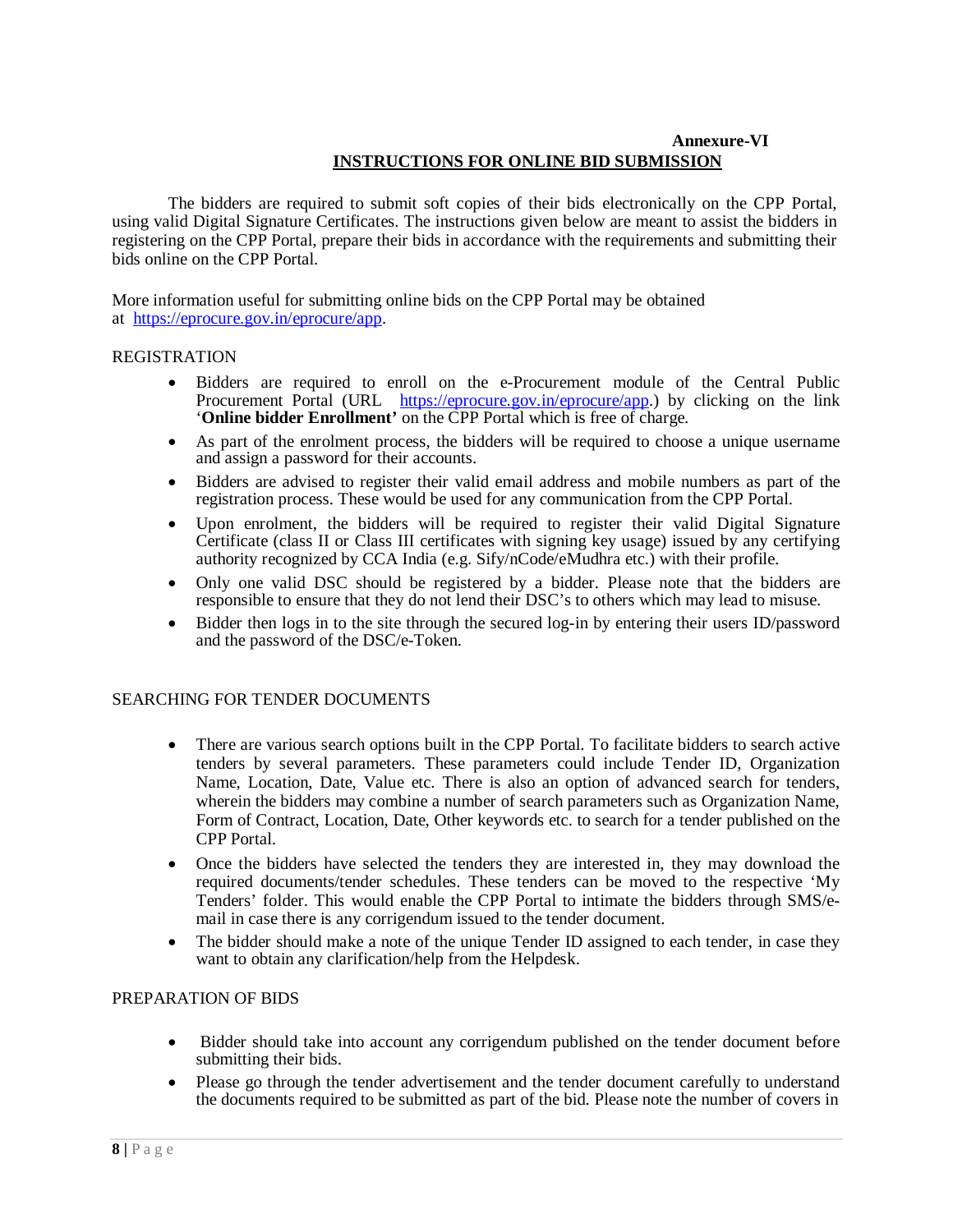which the bid documents have to be submitted, the number of documents- including the names and content of each of the document that need to be submitted. Any deviations from these may lead to rejection of the bid.

- Bidder, in advance, should get ready the bid documents to be submitted as indicated in the tender document/schedule and generally, they can be in PDF/XLS/RAR/DWF/JPG formats. Bid documents may be scanned with 100 dpi with black and white option which helps in reducing size of the scanned document.
- To avoid the time and effort required I uploading the same set of standard documents which are required to be submitted as a part of every bid, a provision of uploading such standard documents (e.g. PAN card copy, annual reports, auditor certificates etc.) has been provided to the bidders. Bidders can use 'My Space' or 'Other important Documents' area available to them to upload such documents. These documents may be directly submitted from the 'My Space' area while submitting a bid, and need not be uploaded again and again. This will lead to a reduction in the time required for bid submission process.

## SUBMISSION OF BIDS

- Bidder should log into the site wll in advance for bid submission so that they can upload the bid in time i.e. on or before the bid submission time. Bidder will be responsible for any delay due to other issues.
- The bidder has to digitally sign and upload the required bid documents one by one as indicated in the tender document.
- Bidder has to select the payment option as 'offline' to pay the tender fee/EMD as applicable and enter details of the instrument.
- Bidder should prepare the EMD as per the instructions specified in the tender document. The original should be posted/couriered/given in person to the concerned official, latest by the last date of bid submission or as specified in the tender documents. The details of the DD/any other accepted instrument, physically sent, should tally with the details available in the scanned copy and the data entered during bid submission time. Otherwise the uploaded bid will be rejected.
- Bidders are requested to note that they should necessarily submit their financial bids in the Format provided and no other format is acceptable. If the price bid has been given as a standard BoQ format with the tender document, then the same is to be downloaded and to be filled by all the bidders. Bidders are required to download the BoQ file, open it and complete the white coloured (unprotected) cell with their respective financial quotes and other details (such as name of the bidder). No other cells should be changed. Once the details have been completed, the bidder should save it and submit it online, without changing the filename. If the BoQ file is found to be modified by the bidder, the bid will be rejected.
- The server time (which is displayed on the bidders' dashboard) will be considered as the standard time for referencing the deadlines for submission of the bids by the bidders, opening of bids etc. The bidders should follow this time during bid submission.
- All the documents being submitted by the bidders would be encrypted using PKI encryption techniques to ensure the secrecy of the data. The data entered cannot be viewed by unauthorized persons until the time of bid opening. The confidentiality of the bids is maintained using the secured Socket Layer 128 bit encryption technology. Data storage encryption of sensitive fields is done. Any bid document that is uploaded to the server is subjected to symmetric, encryption using a system generated symmetric key. Further this key is subjected to asymmetric encryption using buyers/bid openers public keys. Overall, the uploaded tender documents become readable only after the tender opening by the authorized bid openers.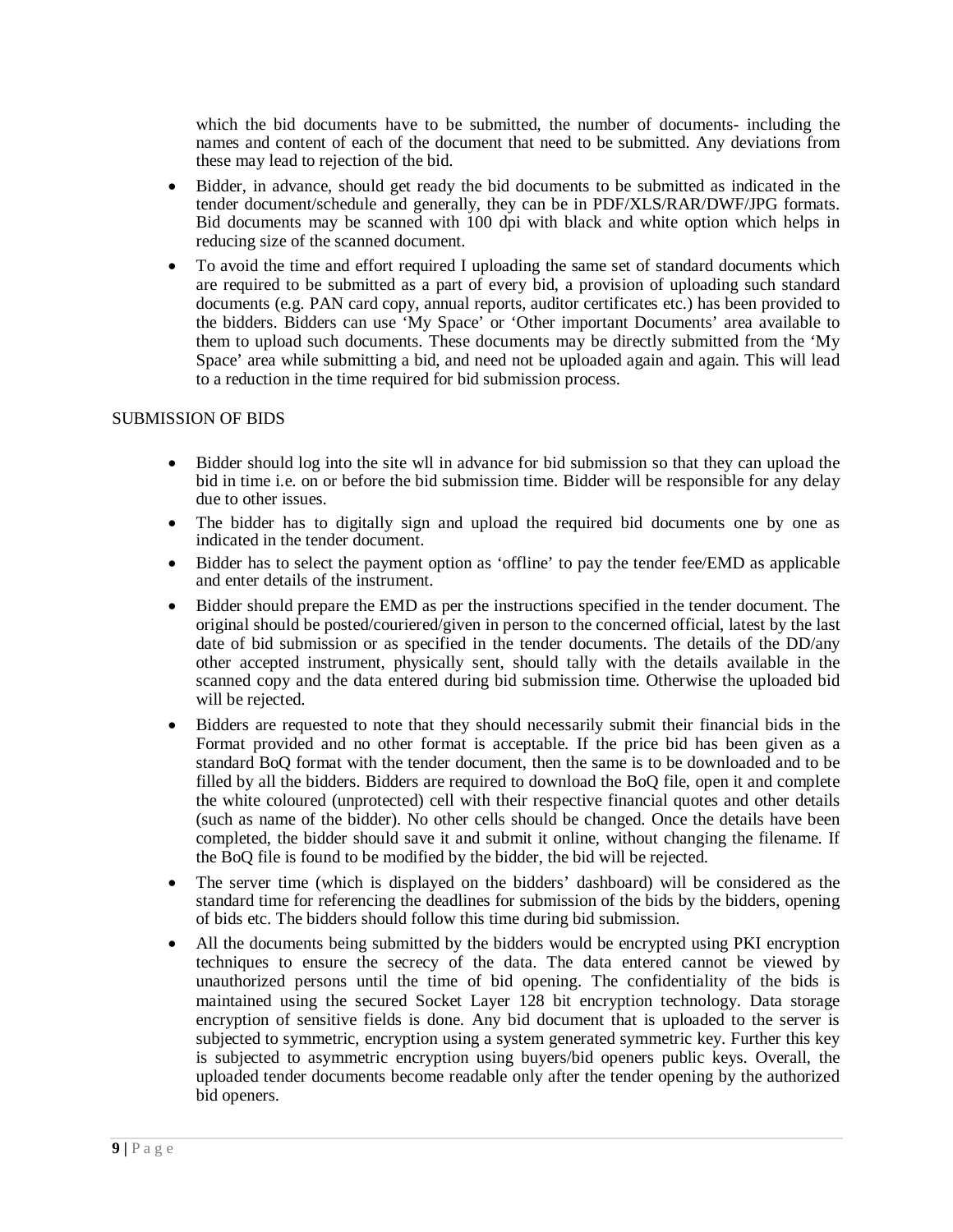- The uploaded tender documents become readable only after the tender opening by the authorized bid openers.
- Upon the successful and timely submission of bids (i.e. after clicking 'Freeze Bid Submission' in the portal), the portal will give a successful bid submission message and a bid summary will be displayed with the bid no. and the date and time of submission of the bid with all other relevant details.
- The bid summary has to printed and kept as an acknowledgement of the submission of the bid. This acknowledgement may be used as an entry pass for any bid opening meetings.

#### ASSISSTANCE TO BIDDERS

- Any queries relating to the tender documents and the terms and conditions contained therein should be addressed to the Tender Inviting Authority for a tender or the relevant contract person indicated in the tender.
- Any queries relating to the process of online bid submission or queries relating to CPP Portal in general may be directed to the 24x7 CPP Portal Helpdesk.

\*\*\*\*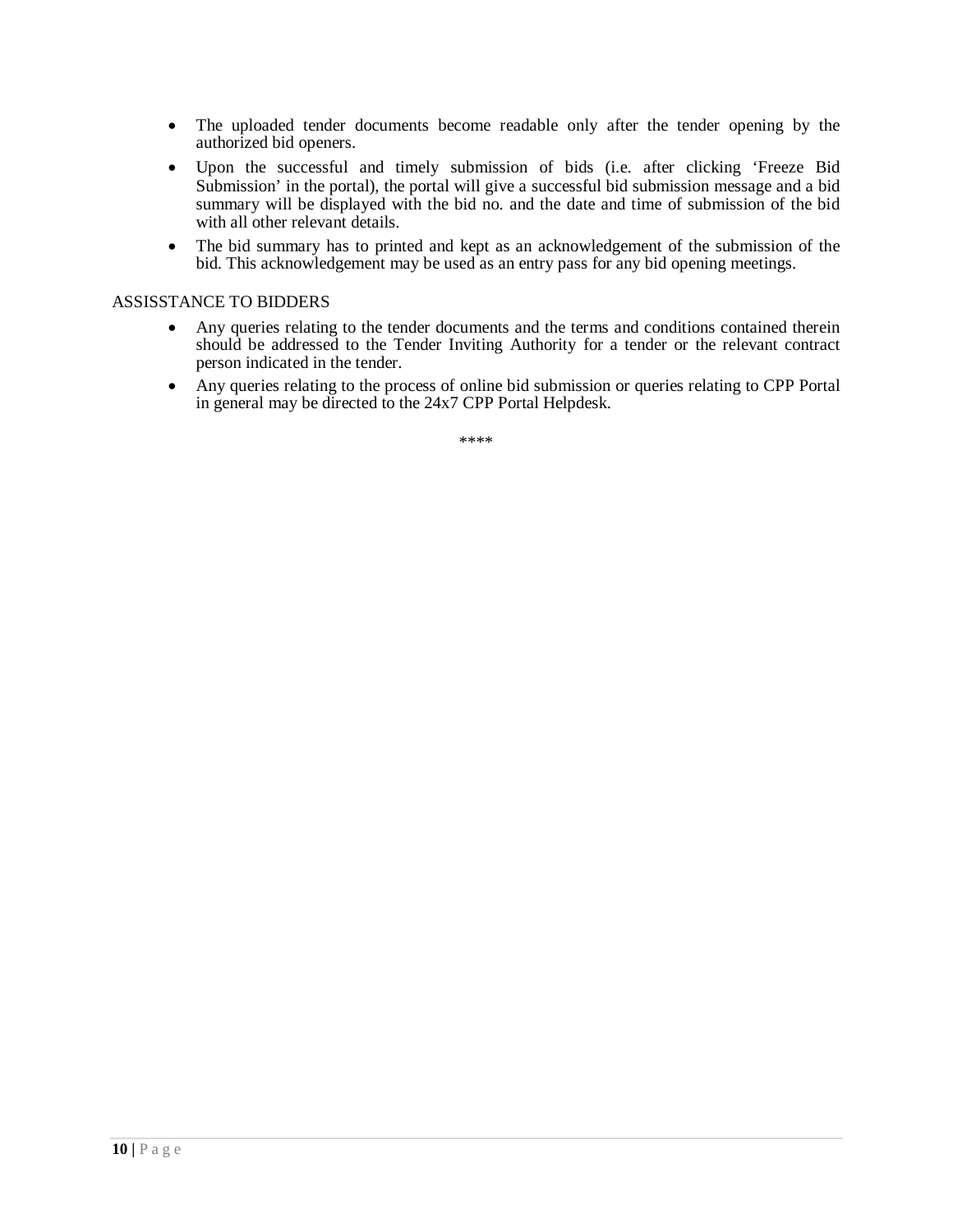# **Details of Chemical / Fertilizers & EMD**

|     | Purchase of item                                                                           | Earnest       | File. No. for reference    |
|-----|--------------------------------------------------------------------------------------------|---------------|----------------------------|
| No. |                                                                                            | Money in INR  |                            |
| 01  | "Supply of Chemical / Fertilizers" at<br>KVK, Hirehalli, Tumkur Dist,<br>Karnataka, India* | $Rs.42,500/-$ | F.No.5-104/2021-22/IIHR/SP |

\***Delivery at KVK, Hirehalli, Tumkur, Karnataka**